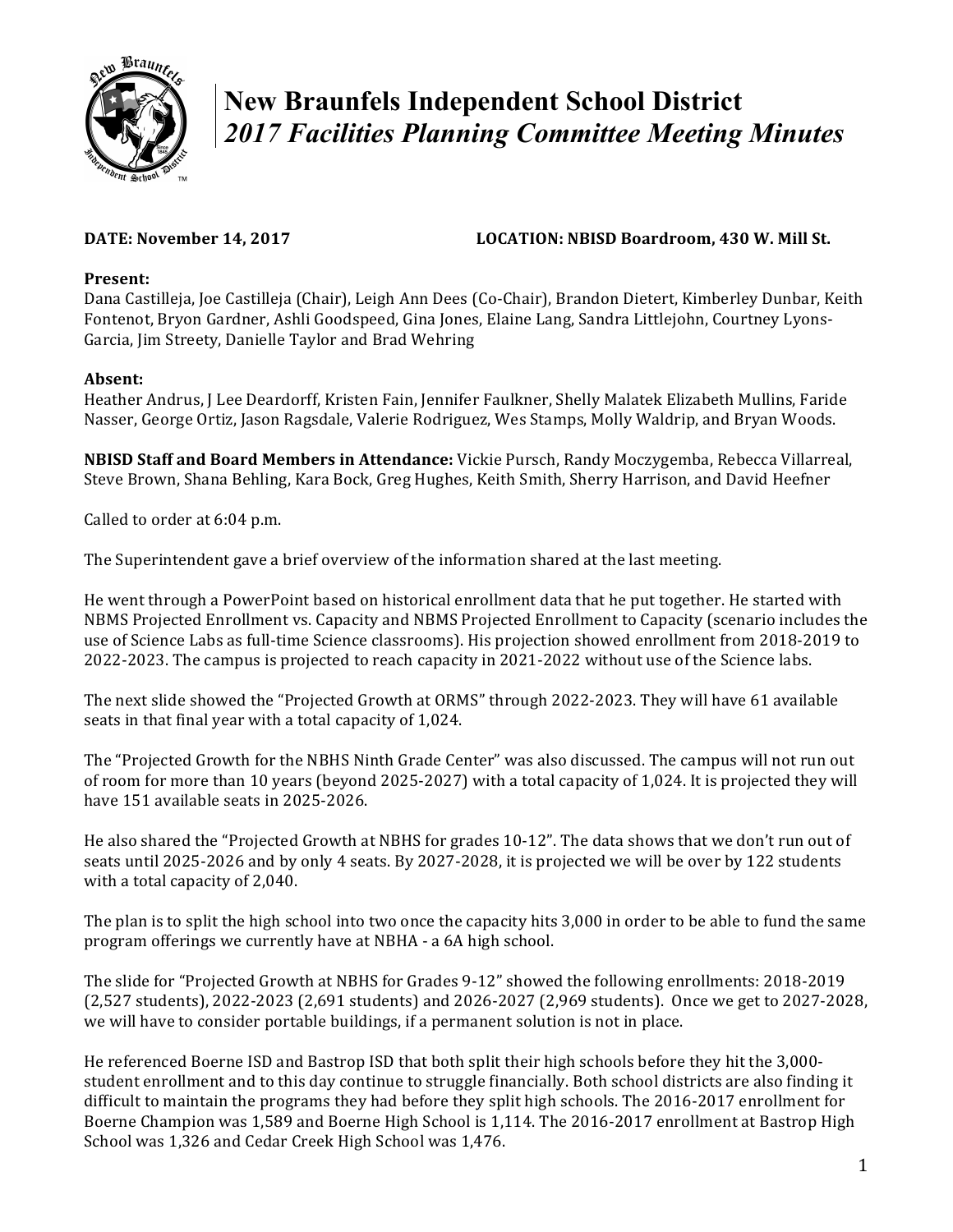The Superintendent mentioned a tactic similar to the City of New Braunfels with the Castell Avenue project where they are offering community forums onsite and allow participants to take a survey before they leave. Those that attend will have more information and then be more capable of answering the survey questions.

He also proposed that some of the FPC members join him for a speaker's tour of PTA meetings or other civic groups to speak about the proposal and provide them with data. After each presentation, they will be asked to take a survey. Some of the committee members thought that the PTA meetings are not well attended and we should look at other options to get the word out.

The Superintendent included a "Projections" slide in his presentation to include the following facts:

- NBMS will reach capacity by 2021
	- $\circ$  NBMS can utilize science classrooms until 2022
- ORMS will not reach capacity prior to 2024
- NGC will not reach capacity any time soon
- NBHS will reach capacity  $(10-12)$  by 2026
- NBHS will not reach  $3,000$  (9-12) prior to  $2027$

### His final slide "NBMS Solutions" was a activity for the group to brainstorm and the following were **provided:**

- Add portables after use of Science labs is implemented (2 buildings)
- Build next classroom wing  $(600 \text{ seats that increase capacity to } 2,850)$  for a cost of \$29.6 million (not including  $\text{FFE}$  & soft costs) – also will need to add gym/locker rooms for added cost
- Build a new middle school over on Klein Road (cost is \$74 million of capacity of 1,500 students)

According to our tax advisors:

2-cent tax increase would generate \$37 million 4-cent tax increase would generate \$62 million

If we build out NBMS as a high school for up to 3,200 students, it will include athletic facilities, new classroom wing, a gym, fine arts expansion and a Performing Arts Center.

# **New High School master plan includes:**

2,500 parking spots Performing Arts Center Move in would be 2022 Campus would be closer to Ag facilities off of Zipp Road (limited with the current 7-period school day) NGC goes away in 2022

New NBMS enrollment would be 1,398, if moved to current NBHS campus and new attendance boundaries were drawn using Loop 337. The enrollment at ORMS would be 606 and allow for the future growth that is projected to occur in that attendance zone outside of Loop 337. The percentage of low-socio economic students with the proposed attendance boundaries would result in a one-percent difference between the schools. 

# **Q&A**

Q: What would happen to Unicorn Stadium if the current NBHS site became a middle school. A: The facility could still be used as the district stadium for football. The problem that will continue is the lack of parking.